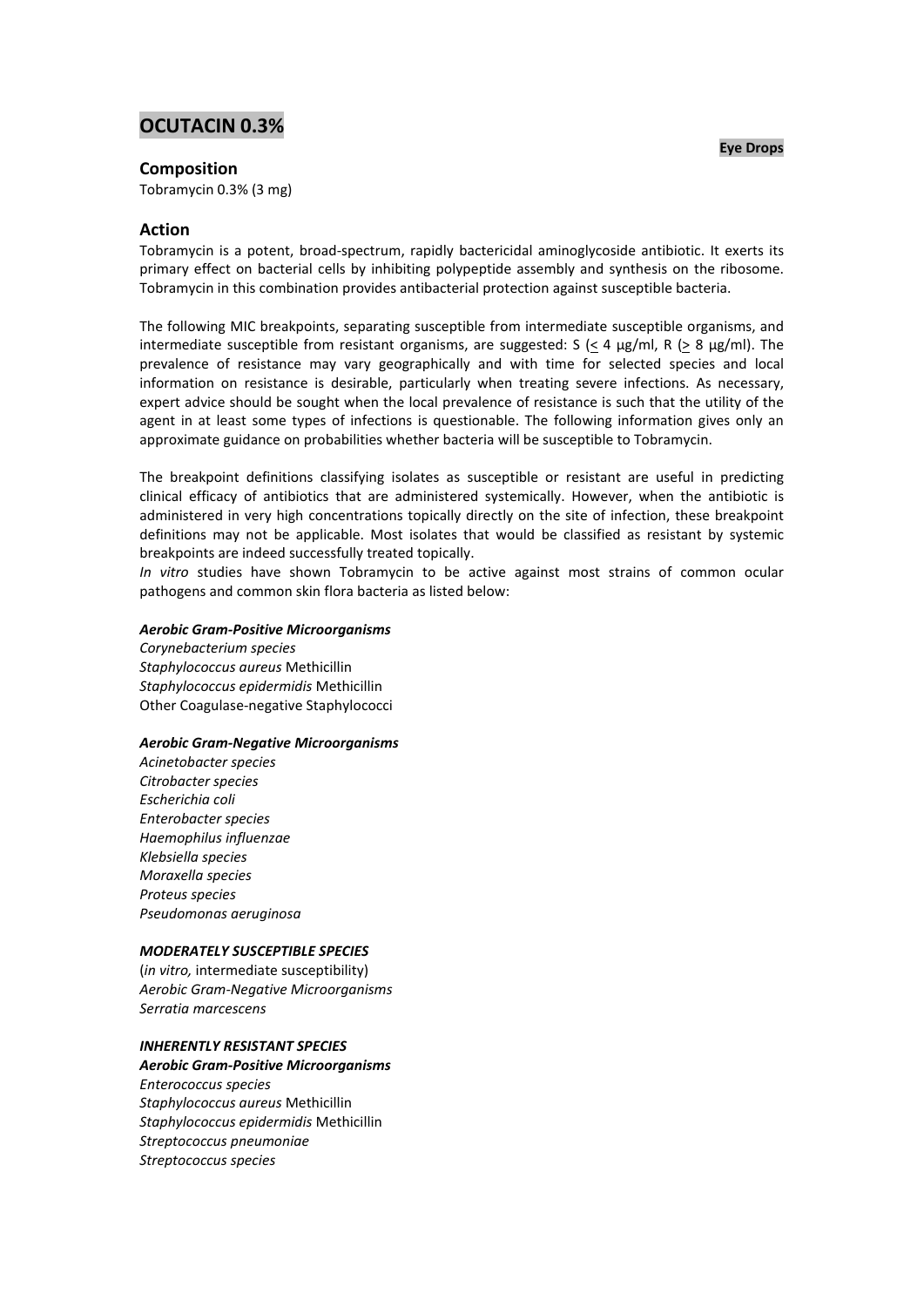#### *Aerobic Gram-Negative Microorganisms*

*Burkholderia cepacia Stenotrophomonas maltophilia*

*Anaerobic microorganisms*

Strict anaerobic bacteria

#### *Others*

*Chlamydia species Mycoplasma species Rickettsia species*

#### **Pharmacokinetics**

Tobramycin is absorbed into the cornea following ocular administration. Following systemic administration to patients with normal renal function, a plasma half-life of approximately 2 hours has been observed. Tobramycin is eliminated almost exclusively by glomerular filtration with little if any biotransformation. Plasma concentrations of Tobramycin following the 2-day topical ocular regimen were below the limit of quantification in most subjects or low (≤0.25 microgram/ml).

#### **Indications**

Ocutacin (Tobramycin) Eye Drops is a topical antibiotics indicated in the treatment of external infections of the eye and its adnexa caused by susceptible bacteria. Appropriate monitoring of bacterial response to topical antibiotic therapy should accompany the use of Tobramycin.

## **Contraindications**

Tobramycin is contraindicated in patients with known hypersensitivity to Tobramycin or to other aminoglycosides or any other ingredients in this product.

#### **Warnings**

#### **Not for injection**

#### *Hypersensitivity*

Sensitivity to topically administered aminoglycosides may occur in some patients. Severity of hypersensitivity reactions may vary from local effects to generalized reactions such as erythema, itching, urticarial, skin rash, anaphylaxis, anaphylactoid reactions, or bullous reactions. If hypersensitivity develops with this product, discontinue use and institute appropriate therapy.

If topical Tobramycin is administered concomitantly with systemic aminoglycoside antibiotics, care should be taken to monitor the total serum concentration. Serious adverse reactions including neurotoxicity, ototoxicity and nephrotoxicity have occurred in patients receiving systemic tobramycin therapy. Although these effects have not been reported following topical ocular use of tobramycin, caution is advised when used concomitantly.

#### **Adverse Reactions**

The most frequent adverse reactions to Tobramycin are localized ocular toxicity and hypersensitivity, including punctate keratitis, eye and lid itching, lid swelling, ocular hyperaemia, conjunctival erythema and lacrimation. These reactions occur in approximately 3% of patients treated with Tobramycin.

Other adverse reactions associated with ophthalmic Tobramycin are burning and stinging of the eyes. For ophthalmic ointment dosage form: blurred vision.

### **Precautions**

#### *General*

As with any antibiotic, prolonged use may result in overgrowth of nonsusceptible organisms, including fungi. If superinfection occurs, appropriate therapy should be initiated.